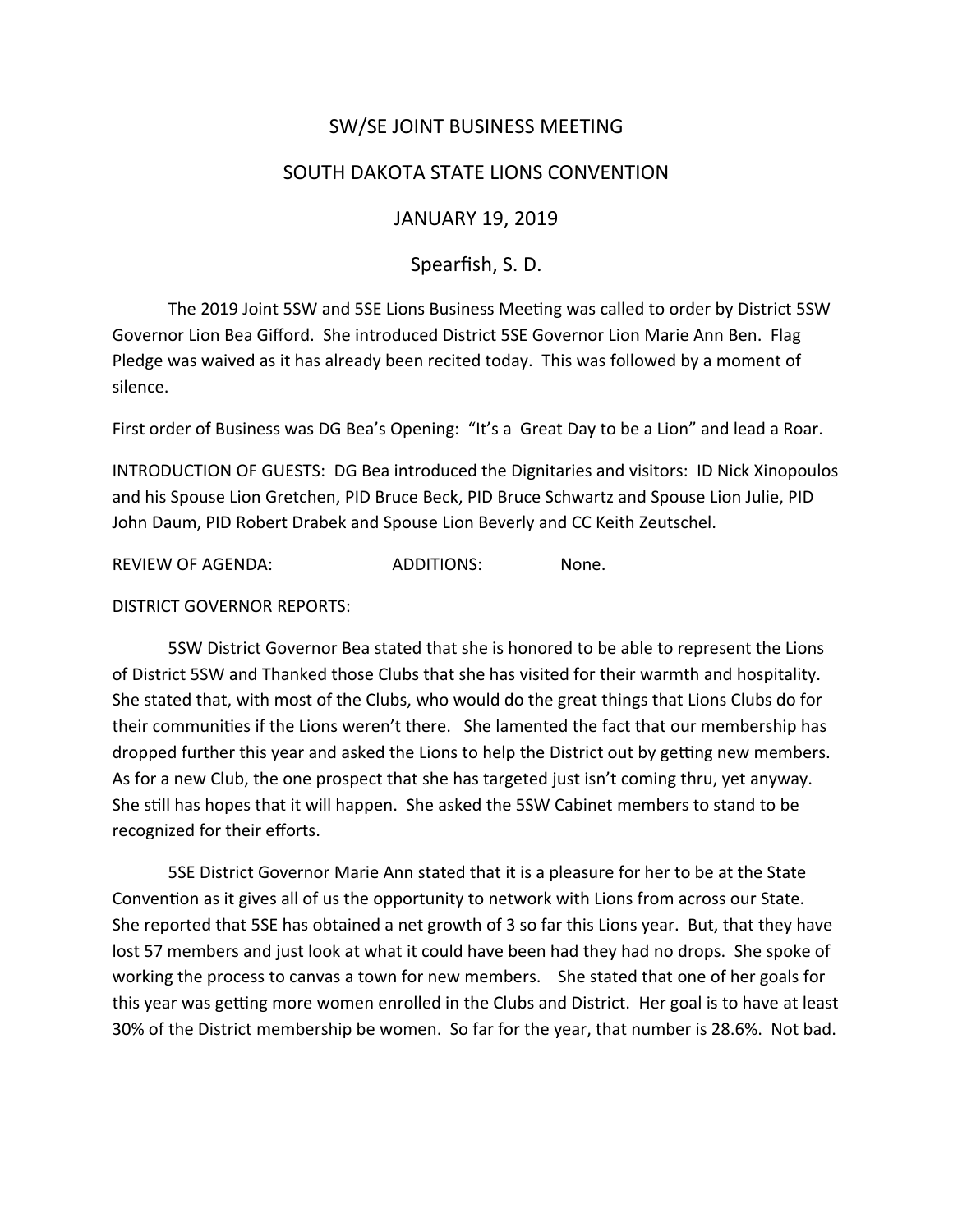MINUTES OF LAST MEETING:

Minutes of the January 2018 meeting were distributed via email. No corrections were noted. Motion by PDG Jerry Voss, second by DGE Linda Vollmer to approve the minutes. Motion carried.

COMMUNICATIONS: None

#### ANNOUNCEMENTS:

Upcoming Events:

2019 MD5 Convention, Prince Albert, Sask., May 23-25

MD5 Leadership Summit, May 23

2019 International Convention, Milan, Italy, July 5-9

2019 USA/CANADA Forum, September 19-21, Spokane, Wa

2020 MD5 Convention, Brookings, S. D.

OLD BUSINESS: NONE

NEW BUSINESS:

Item A: STATE LIONS CONVENTION CHANGE:

5SW District Governor Bea opened the discussion on a proposal to move the State Convention from January/February to the Fall of each year, ie, September/October. She reported that District 5SW Cabinet approved a motion to move forward with the proposal.

5SE District Governor reported that 5SE approved a resolution to bring forth an action to make the change at their 2019 Fall Forum.

Item B: 2020 STATE CONVENTION:

Motion by Lion Gram Smith, Huron Eye Openers Lions, to accept Watertown Lions bid to host the 2020 Convention, second by PDG Julaine Arient-Rollman, Rapid City Evening Star. Motion carried.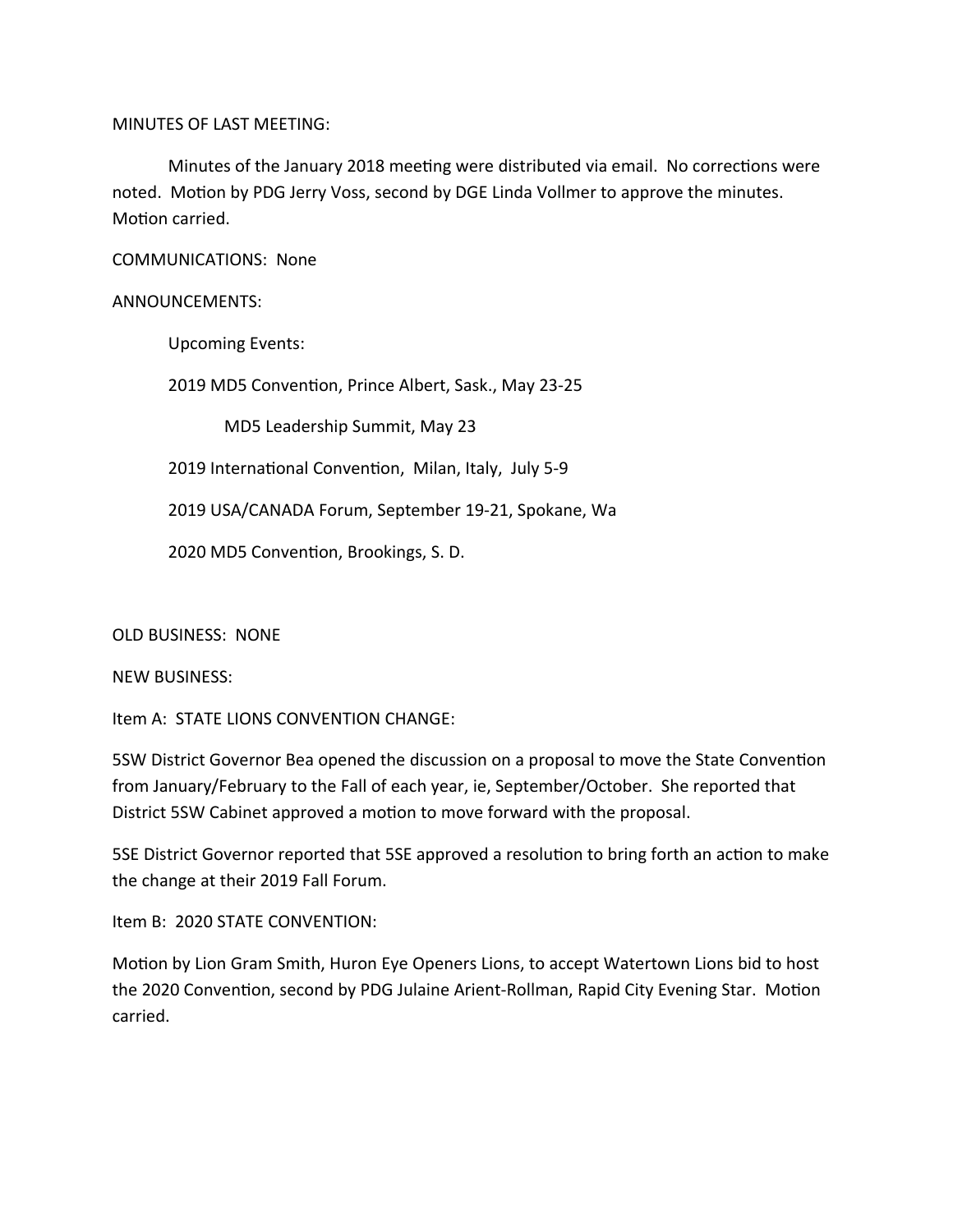Item C: INTRODUCTIONS OF NEW OFFICERS:

5SW: District Governor Bea introduced the 5SW Leadership Team for 2019-2020:

DG Lion Linda Vollmer, Newell Lions

1<sup>st</sup> VDG Richard Waits, RC Rushmore Lions

2<sup>nd</sup> VDG Geraldine Ray, Pierre/Ft. Pierre Lions.

5SE: District Governor Marie Anne introduced the 5SE Leadership Team for 2019-2020:

DG John Emmett, Aberdeen Lions

1<sup>st</sup> VDG Krisha Stroschine, Sioux Falls

2<sup>nd</sup> VDG David Pigors, Groton Lions.

S. D. Lions Foundation and Dakota Lions Sight & Health Board introductions:

District 5SW: Lion James Treloar of Rapid City Rushmore and Lion Ashley Burkhead of Rapid City Metro to the S. D. Lions Foundation Board.

Lion Stan Hohn of Rapid City Rushmore was introduced as having applied for an appointment to the Dakota Lions Sight & Health Board.

District 5SE: Lion Jody Bymers of Sioux Falls Downtown was elected to one of the S. D. Lions Foundation Board positions. One position remains open.

Lion Roger Munce was elected to the open position on the Dakota Lions Sight & Health Board.

COUNCIL CHAIRPERSON REPORT: Chair Keith Zeutschel requested that his report be moved to the afternoon program.

SPECIAL REPORT: Sturgis Lions Club President PDG Maurice Dragoo invited all Lions to help them celebrate their Clubs  $75<sup>th</sup>$  anniversary with cake and ice cream this afternoon. Any Donations will be sent to Leader Dog for the Blind.